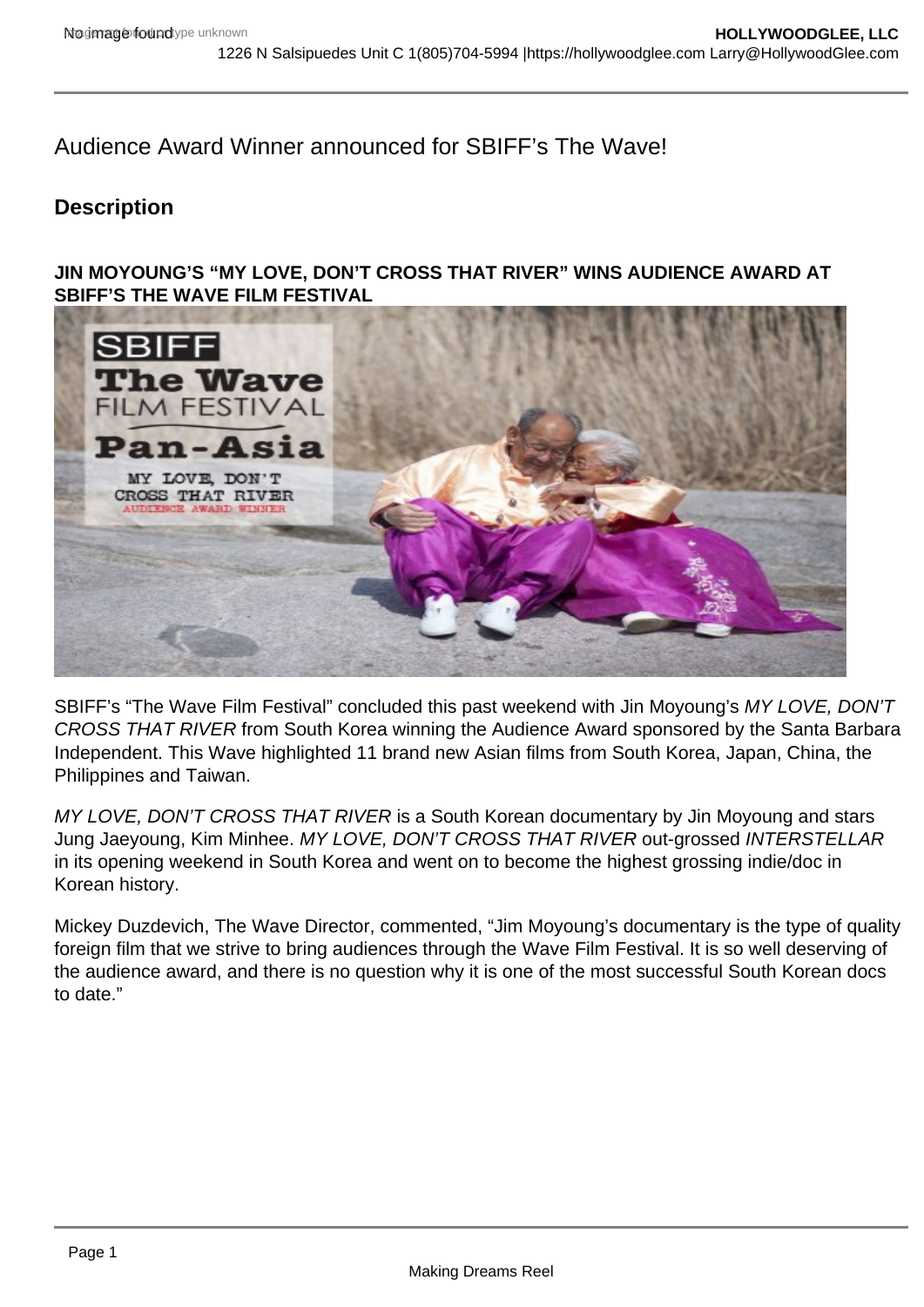An intimate portrait of an elderly couple nearing the end of life, MY LOVE, DON'T CROSS THAT RIVER is as delicate as it is raw. Observing this fragile couple in their South Korean home, director Jin Moyoung's camera acts as a fly on the wall, capturing a deep love painted through simple acts of affection—from a good-natured leaf fight to a gentle caress of the cheek. No filmmaking tricks are necessary, as the honest and tender feelings expressed by this husband and wife are all that's needed to tell this story of true love.

"The Wave Film Festival" will return this summer on July 13<sup>th</sup> through July 17<sup>th</sup> and will highlight eleven new French Films over its five day run at the Riviera Theatre. Passes go on sale next week at [www.sbiff.org](http://sbiff.us2.list-manage.com/track/click?u=0cac664aaf9e2191ccb176c63&id=c2e032d56f&e=dad442fd2a).

## **Category**

- 1. #SBIFF
- 2. #TheWave
- 3. Documentary

Tags

- 1. #SBIFF
- 2. Awards
- 3. China
- 4. Cinema
- 5. Director
- 6. Documentary
- 7. Festival
- 8. Film